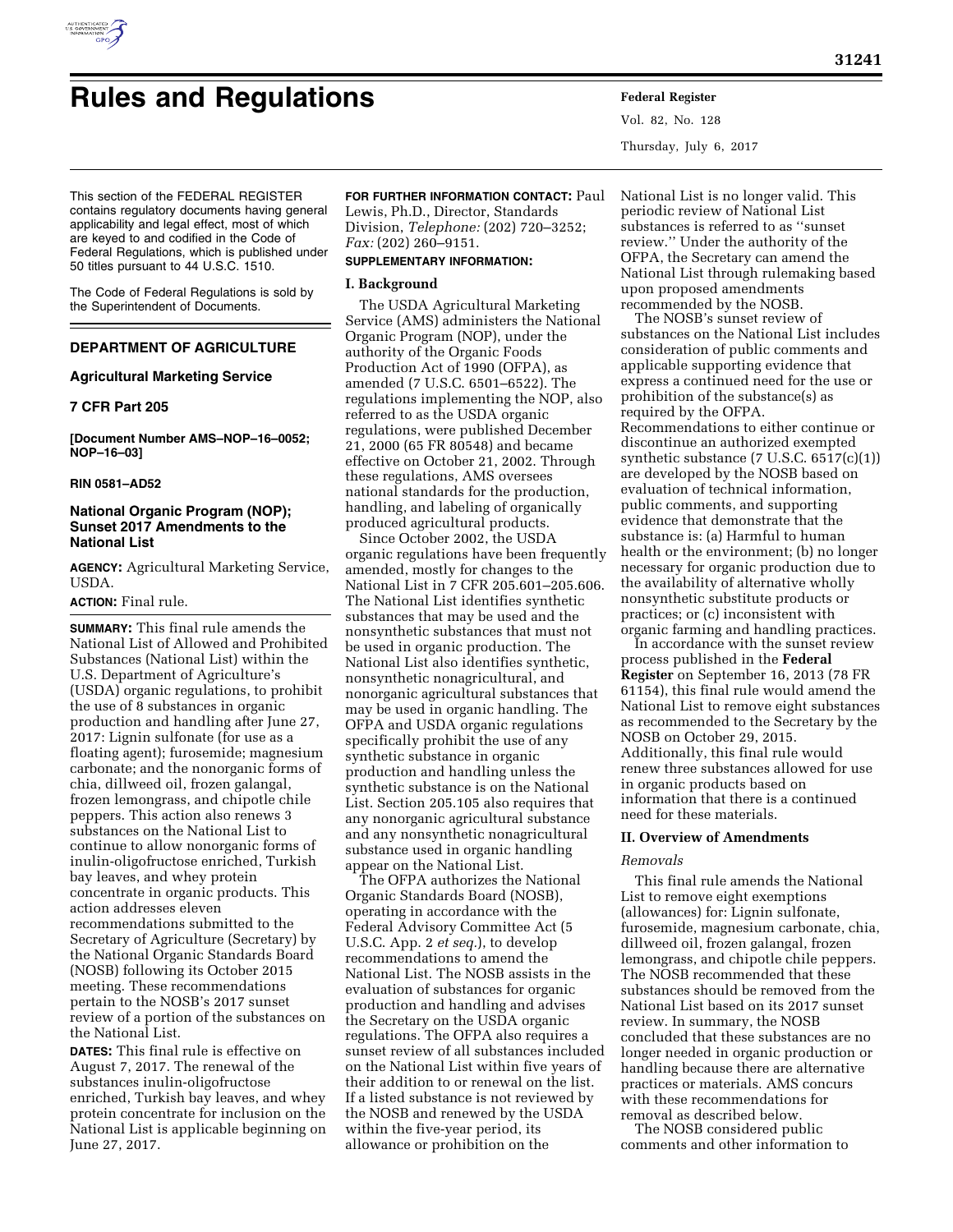determine whether these substances continue to meet the OFPA criteria (7 U.S.C. 6517(c) and 6518(m)) for inclusion on the National List. With regard to (i) lignin sulfonate  $(\S 205.601(1)(I)$ —synthetic substance allowed as a floating agent in postharveset handling), (ii) furosemide (§ 205.603(a)—synthetic substance allowed for livestock medical treatment), and (iii) magnesium carbonate (§ 205.605(b)—synthetic ingredient allowed in or on organic processed proeducts), the NOSB concluded that these three substances are no longer necessary for organic production or postharvest handling and alternative substances are available.

AMS received no public comments concerning the proposed removal of lignin sulfonate (as as floating agent in post-harvest handling), furosemide, and magnesium carbonate from the National List. AMS has reviewed and accepts the NOSB recommendations to remove these substances from the National List when the listings are due to sunset, or expire. Therefore, after June 27, 2017, lignin sulfonate (as as floating agent in post-harvest handling), furosemide, and magnesium carbonate will no longer be allowed for use in organic production or handling.1

With regard to chia (Salvia hispanica L.), dillweed oil, galangal (frozen), lemongrass (frozen), and peppers (chipotle chile), the NOSB considered public comments and other information to determine whether these five substances continue to meet the OFPA criteria for inclusion on the National List. These substances appear in section 205.606 of the National List which allows the use of nonorganic forms of these substances when the organic form is not commercially available.2 The NOSB recommended that these substances be removed because adequate organic sources are available in the supply chain and nonorganic forms are not needed.

AMS received no public comments concerning the proposed removal of chia, dillweed oil, frozen galangal, frozen lemongrass, and chipotle chile peppers from the National List. AMS has reviewed and accepts the NOSB recommendations to remove these substances from the National List when the listings are due to sunset, or expire. Therefore, after June 27, 2017, nonorganic forms of chia, dillweed oil, frozen galangal, frozen lemongrass, and chipotle chile peppers will no longer be allowed for use in organic products.

#### **III. Related Documents**

Two notices announcing NOSB public meetings were published in the **Federal Register** on March 12, 2015 (80 FR 12975) and on September 8, 2015 (80 FR 53759). These notices invited the public to provide comments to the NOSB for the 2017 sunset review. The notices informed the public that the listings discussed in this final rule would expire from the National List on June 27, 2017, if not reviewed by the NOSB and renewed by the Secretary.

On January 18, 2017, AMS published a proposed rule in the **Federal Register**  (82 FR 5431) to notify the public and solicit comments on AMS' proposed action to remove eleven substances from the National List based on the NOSB's 2017 sunset recommendations. The comment period for the proposed rule was extended an additional 30 days to April 19, 2017, per a **Federal Register**  document published on February 17, 2017 (82 FR 10967).

## **IV. Statutory and Regulatory Authority**

OFPA, as amended (7 U.S.C. 6501– 6522), authorizes the Secretary to make amendments to the National List based on proposed recommendations developed by the NOSB. Sections 6518(k)(2) and 6518(n) of OFPA authorize the NOSB to develop proposed amendments to the National List for submission to the Secretary and establish a petition process by which persons may petition the NOSB for the purpose of having substances evaluated for inclusion on or removal from the National List. The National List petition process is implemented under § 205.607 of the USDA organic regulations. The National List Petition Guidelines (NOP 3011) are published in the NOP Handbook which is available on the AMS Web site, *[http://](http://www.ams.usda.gov/nop) [www.ams.usda.gov/nop.](http://www.ams.usda.gov/nop)* The guidelines describe the information to be included for all types of petitions submitted to amend the National List. AMS published a revised sunset review process in the **Federal Register** on September 16, 2013 (78 FR 56811).

## *A. Executive Orders 12866 and 13771, and Regulatory Flexibility Act*

This rule does not meet the definition of a significant regulatory action contained in section 3(f) of Executive Order 12866, and is not subject to review by the Office of Management and Budget (OMB). Additionally, because this rule does not meet the definition of a significant regulatory action it does not trigger the requirements contained in Executive Order 13771. *See* OMB's Memorandum titled ''Interim Guidance Implementing Section 2 of the Executive Order of January 30, 2017 titled 'Reducing Regulation and Controlling Regulatory Costs' '' (February 2, 2017).

The Regulatory Flexibility Act (RFA) (5 U.S.C. 601–612) requires agencies to consider the economic impact of each rule on small entities and evaluate alternatives that would accomplish the objectives of the rule without unduly burdening small entities or erecting barriers that would restrict their ability to compete in the market. The purpose of the RFA is to fit regulatory actions to the scale of businesses subject to the action. Section 605 of the RFA allows an agency to certify a rule, in lieu of preparing an analysis, if the rulemaking is not expected to have a significant economic impact on a substantial number of small entities.

Pursuant to the requirements set forth in the RFA, AMS performed an economic impact analysis on small entities in the final rule published in the **Federal Register** on December 21, 2000 (65 FR 80548). AMS has also considered the economic impact of this action on small entities. The impact on entities affected by this proposed rule would not be significant. The effect of this rule would be to prohibit the use of eight substances that have limited public support and may no longer be used because alternatives to these substances have been developed and implemented by organic producers or organic handlers (food processors). AMS concludes that the economic impact of removing lignin sulfonate, furosemide, magnesium carbonate, chia, dillweed oil, frozen galangal, frozen lemongrass, and chipotle chile peppers from the National List would be minimal to small agricultural firms because alternative practices or substances are commercially available. As such, these substances are to be removed from the National List under this rule.

This rule would also allow for the continued use of three nonorganic agricultural susbstances: Turkish bay leaves, inulin-oligofructose enriched, and whey protein concentrate. AMS concludes that renewing these three ingredients would minimize impact to small agricultural firms because alternative products or organic forms of these ingredients are not commercially available and handlers need to use the nonorganic forms. Accordingly, AMS certifies that this rule will not have a

<sup>&</sup>lt;sup>1</sup>The allowance for lignin sulftonate as a chelating agent or dust suppressant for plant or soil amendments in organic crop production remains on the National List  $(\frac{5}{205.601(j)(4)}).$ 

<sup>2</sup> Definition of Commercially Available (§ 205.2): The ability to obtain a production input in an appropriate form, quality, or quantity to fulfill an essential function in a system of organic production or handling, as determined by the certifying agent in the course of reviewing the organic plan.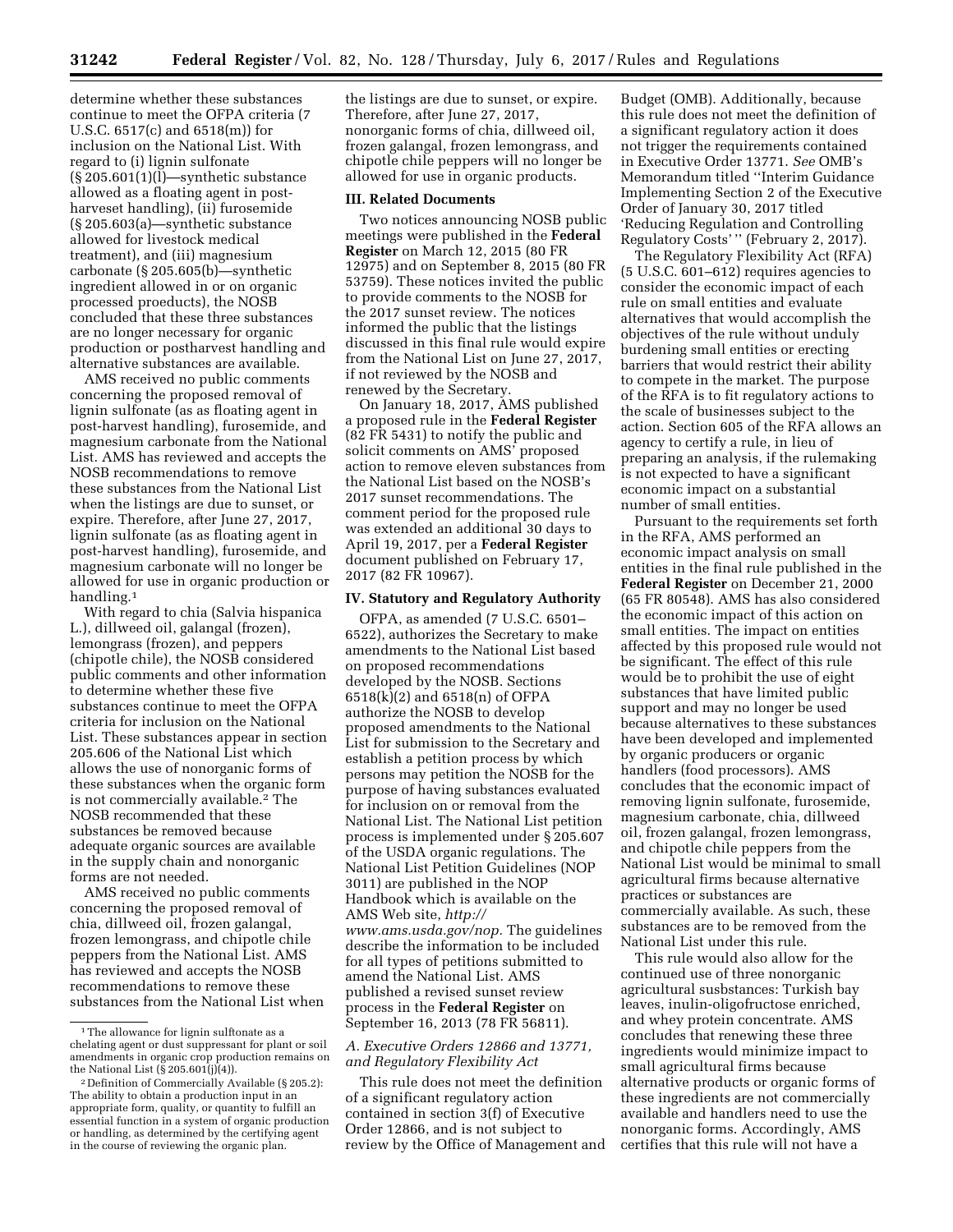significant economic impact on a substantial number of small entities.

Small agricultural service firms, which include producers, handlers, and accredited certifying agents, have been defined by the Small Business Administration (SBA) as those having annual receipts of less than \$7,500,000 and small agricultural producers are defined as those having annual receipts of less than \$750,000. See 13 CFR 121.201.

According to NOP's Accreditation and International Activities Division, the number of certified U.S. organic crop and livestock operations totaled over 24,669 in March 2017. The list of certified operations is available on the AMS NOP Web site at *[http://](http://www.ams.usda.gov/nop) [www.ams.usda.gov/nop.](http://www.ams.usda.gov/nop)* AMS believes that most of these entities would be considered small entities under the criteria established by the SBA. In addition, the USDA has 81 accredited certifying agents who provide certification services to producers and handlers. A complete list of names and addresses of accredited certifying agents may be found on the AMS NOP Web site at *[http://www.ams.usda.gov/nop.](http://www.ams.usda.gov/nop)*  AMS believes that most of these accredited certifying agents would be considered small entities under the criteria established by the SBA.

#### *B. Executive Order 12988*

Executive Order 12988 instructs each executive agency to adhere to certain requirements in the development of new and revised regulations in order to avoid unduly burdening the court system. This proposed rule is not intended to have a retroactive effect.

Pursuant to section 6519(f) of OFPA, this proposed rule would not alter the authority of the Secretary under the Federal Meat Inspection Act (21 U.S.C. 601–624), the Poultry Products Inspection Act (21 U.S.C. 451–471), or the Egg Products Inspection Act (21 U.S.C. 1031–1056), concerning meat, poultry, and egg products, nor any of the authorities of the Secretary of Health and Human Services under the Federal Food, Drug and Cosmetic Act (21 U.S.C. 301–399), nor the authority of the Administrator of the U.S. Environmental Protection Agency (EPA) under the Federal Insecticide, Fungicide, and Rodenticide Act (7 U.S.C. 136–136(y)).

#### *C. Paperwork Reduction Act*

No additional collection or recordkeeping requirements are imposed on the public by this rule. Accordingly, OMB clearance is not required by the Paperwork Reduction Act of 1995, 44 U.S.C. 3501, Chapter 35.

#### *D. Executive Order 13175*

This proposed rule has been reviewed in accordance with the requirements of Executive Order 13175, Consultation and Coordination with Indian Tribal Governments. The review reveals that this regulation will not have substantial and direct effects on Tribal governments and will not have significant Tribal implications.

#### *E. Comments Received on Proposed Rule AMS–NOP–16–0052; NOP–16–03*

AMS received seven public comments from ingredient manufacturers, organic handlers, and a trade association on the proposal to remove the following three substances from the National List: Turkish bay leaves, inulin-oligofructose enriched, and whey protein concentrate. These substances are listed in section 205.606 of the National List, which allows nonorganic forms to be used in organic products when organic forms are not commercially available. Removing these substances from the National List would mean that only organic forms of these ingredients could be used in organic products.

## Changes Made Based on Comments

AMS received public comments which opposed the removal of Turkish bay leaves from the National List. These public comments stated that organic Turkish bay leaves are not available in the quantity or quality needed to meet organic handling needs. The comments explained that the different flavor profile of ground organic Turkish bay leaves would negatively impact finished products. Comments requested that AMS maintain the allowance for nonorganic Turkish bay leaves while suppliers pursue sources of organic Turkish bay leaves in sufficient quality and quantity to meet industry needs.

AMS also received public comments opposing the proposed removal of inulin-oligofructose enriched from the National List. Comments acknowledged that there are organic or alternate forms of inulin available, such as inulin from organic agave and fructooligosac charides, but explained that these are not equivalent to inulin-oligofructose enriched, which is sourced only from chicory root and provides unique functionality for use as a prebiotic in organic infant formula. The comments indicated that an adequate supply of organic chicory root is not commercially available.

AMS received public comment opposing the removal of whey protein concentrate from the National List. Whey protein concentrate is used as an ingredient in various products including bakery, confectionary, processed meat, infant formula, and dairy products. Public comments submitted indicated that whey protein concentrate is essential to organic processed products and is not commercially available in organic form at this time.

In consideration of the new information presented in public comments, AMS has determined that nonorganic forms of Turkish bay leaves, inulin-oligofructose enriched, and whey protein concentrate are essential to organic production and handling and should remain on the National List. The USDA organic regulations may allow the use of nonorganic substances that are not commercially available in organic form, quality, or quantity, and are necessary to organic handling. As with other substances in section 205.606 of the National List, organic handlers are permitted to use the nonorganic substance only if the organic substance is not commercially available. Handlers will need to demonstrate, and certifiers will need to verify, that the organic substance is not available in the form, quality or quantity needed. Further, any member of the public may petition to remove an agricultural substance from the National List if an organic substance becomes commercially available.3

## **List of Subjects in 7 CFR Part 205**

Administrative practice and procedure, Agriculture, Animals, Archives and records, Imports, Labeling, Organically produced products, Plants, Reporting and recordkeeping requirements, Seals and insignia, Soil conservation.

For the reasons set forth in the preamble, 7 CFR part 205 is amended as follows:

## **PART 205—NATIONAL ORGANIC PROGRAM**

■ 1. The authority citation for 7 CFR part 205 continues to read as follows:

**Authority:** 7 U.S.C. 6501–6522. ■ 2. Amend § 205.601 by revising

paragraph (l) to read as follows:

## **§ 205.601 Synthetic substances allowed for use in organic crop production.**

\* \* \* \* \* (l) As floating agents in postharvest handling. Sodium silicate—for tree fruit and fiber processing.

# \* \* \* \* \* **§ 205.603 [Amended]**

## ■ 3. Amend § 205.603 by:

3The AMS Web site describes how to submit a petition: *[https://www.ams.usda.gov/rules](https://www.ams.usda.gov/rules-regulations/organic/national-list/filing-petition)[regulations/organic/national-list/filing-petition.](https://www.ams.usda.gov/rules-regulations/organic/national-list/filing-petition)* See also NOP 3011 National List Petition Guidelines.